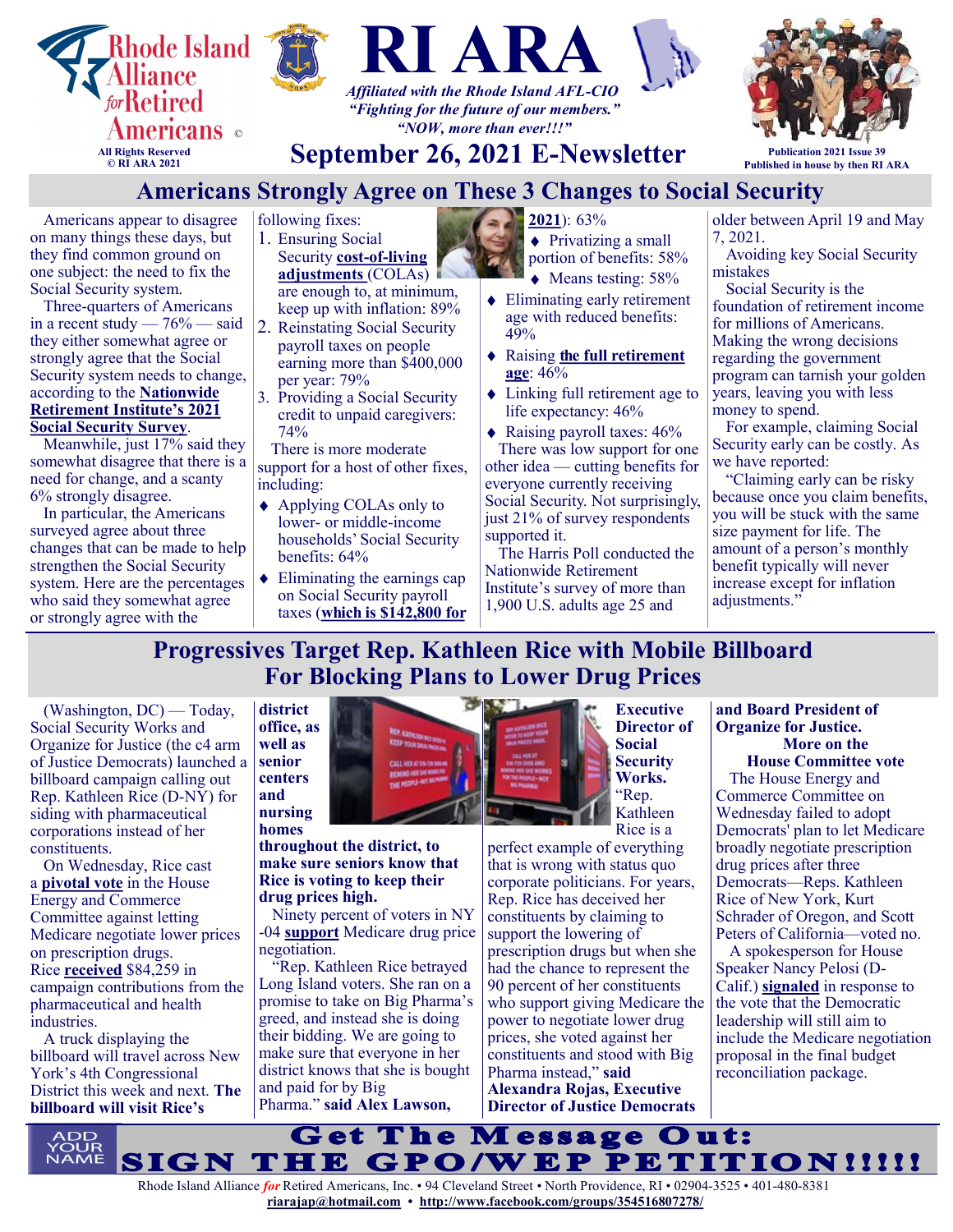# **Will the Government Shut Down in 10 Days?**

It's do or die time for Congress. Unless they can pass a federal government funding bill in the next 10 days the government will shut down on October 1. And those 10 days are not all working days unless they decide to work through next regardless of who's in weekend.

Congressional leaders have already given up on the idea of fully funding the government for the entire 2022 fiscal year and instead the current plan is to pass a "continuing resolution" (CR) that will fund the government at current levels until December

3. The idea is to give them more time to craft the legislation needed to fully fund the new fiscal year.

Unfortunately, this has become standard operating procedure in Congress, power. And even shutting down the government for a period of time is no longer seen to be the drastic action it once was.

But that's not all Congress must do before October 1. The Secretary of the Treasury has warned that if Congress doesn't raise the debt ceiling very soon

 $\frac{1}{2}$  the government will default on its bills sometime in

October. The "full faith and credit" of the U.S. government is at stake here and the repercussions of a government default are not totally known but they could be disastrous.

Fixing this problem seems to be more complicated than passing a continuing resolution to temporarily fund the government. Senate Minority Leader Mitch McConnell (R-Ky.) has made it known that no Republican Senators will

support raising the debt ceiling and without Republican support Democrats will have to resort to a special procedure called "reconciliation" in order to pass it because of the Senate filibuster rule. In the past there has been partisan squabbling over raising the debt ceiling but when it came right down to it both sides ended up voting to raise it. We'll find out very soon whether that will happen this time.

# **Covid is officially America's deadliest pandemic as U.S. fatalities surpass 1918 flu estimates**

Covid-19 is officially the most deadly outbreak in recent American history, surpassing the historical estimated U.S. fatalities from the 1918 influenza pandemic, according to data compiled by Johns Hopkins University.

Reported U.S. deaths due to Covid crossed 675,000 on Monday, and are rising at an average of more than 1,900 fatalities per day, Johns Hopkins data shows. The nation is currently experiencing yet another wave of new infections, fueled by the fast-spreading delta variant.

The 1918 flu – which came in three waves, occurring in the spring of 1918, the fall of 1918; and the winter and spring of 1919 – killed an estimated 675,000 Americans, according to the Centers for the Disease Control and Prevention. It was considered America's most lethal pandemic in recent history up until now.

"I think we are now pretty well done with comparisons," said Dr.

Howard Markel, a physician and medical historian at the University of Michigan. He added it is time to stop looking back to 1918 as a guide for how to act in the present and to start thinking forward from 2021.

"This is the pandemic I will be studying and teaching to the next generation of doctors and publichealth students," he said.

To be sure, a direct side-byside comparison of raw numbers for each pandemic doesn't provide all of the contexts, considering the vast technological, medical, social and cultural advances over the past century, Markel and other health experts say.

It's important to consider population when talking about outbreaks or disasters, health



experts and statisticians say. In 1918, for example, the U.S. population

was less than a third of today's with an estimated 103 million people living in America just before the roaring 1920s. Today, there are nearly 330 million people living in the U.S. That means the 1918 flu killed about 1 in every 150 Americans, compared with 1 in 500 who have died from Covid so far.

The 1918 virus also tended to kill differently than Covid, experts say. With World War I, there was a massive movement of men across all of America and Europe. While **[the](https://www.cnbc.com/coronavirus/)  [coronavirus](https://www.cnbc.com/coronavirus/)** can be especially severe for the elderly and those with underlying health conditions, the 1918 virus was unusual in that it killed many young adults.

Globally, the 1918 flu killed more people, **[an estimated 20](https://www.who.int/influenza/preparedness/pandemic/GIP_PandemicInfluenzaRiskManagementInterimGuidance_Jun2013.pdf?ua=1)** 

#### **[million to 50 million](https://www.who.int/influenza/preparedness/pandemic/GIP_PandemicInfluenzaRiskManagementInterimGuidance_Jun2013.pdf?ua=1)**,

according to the World Health Organization. Covid has taken the lives of approximately 4.7 million people worldwide so far, according to Johns Hopkins data.

Unlike today, there was no vaccine for the 1918 flu. There was also no CDC or national public health department. The Food and Drug Administration existed but consisted of a very small group of people. Additionally, there were no antibiotics, intensive care units, ventilators or IV fluids.

Scientists hadn't even seen a virus under a microscope. They didn't have the technology and they knew almost nothing of virology, which was considered a nascent science because viruses are physically smaller under a microscope and more difficult to identify than bacterial infections….**[Read More](https://www.cnbc.com/2021/09/20/covid-is-americas-deadliest-pandemic-as-us-fatalities-near-1918-flu-estimates.html)**

**More Funding Sought for Home Health Care**

One of the programs President Biden supported during his campaign for

President was expanding home and community-based care for the elderly and disabled and improving conditions for the poorly paid workers who give that care.

Now there is a lobbying effort to make sure enough money is provided for those programs because without sufficient



The proposed funding increase into Medicaid's Home and Community Based Services program has two goals: reducing waiting lists for support for older and disabled Americans who want to stay in their homes rather program. than go into assisted living



facilities or other institutions, and raising pay for home health care's largely female, minority workforce.

Medicaid is the largest payer of long-term support services such as home care for the elderly, but states are not required to participate in the home and community-based

Home care, though, is much

cheaper, overall. The yearly average cost, per person, of a nursing home to Medicaid is \$90,000 compared with \$26,000 for home care workers, according to one expert.

Although home health workers are one of the fastest-growing segments of the labor market, they typically earn about \$17,000 per year, often without benefits.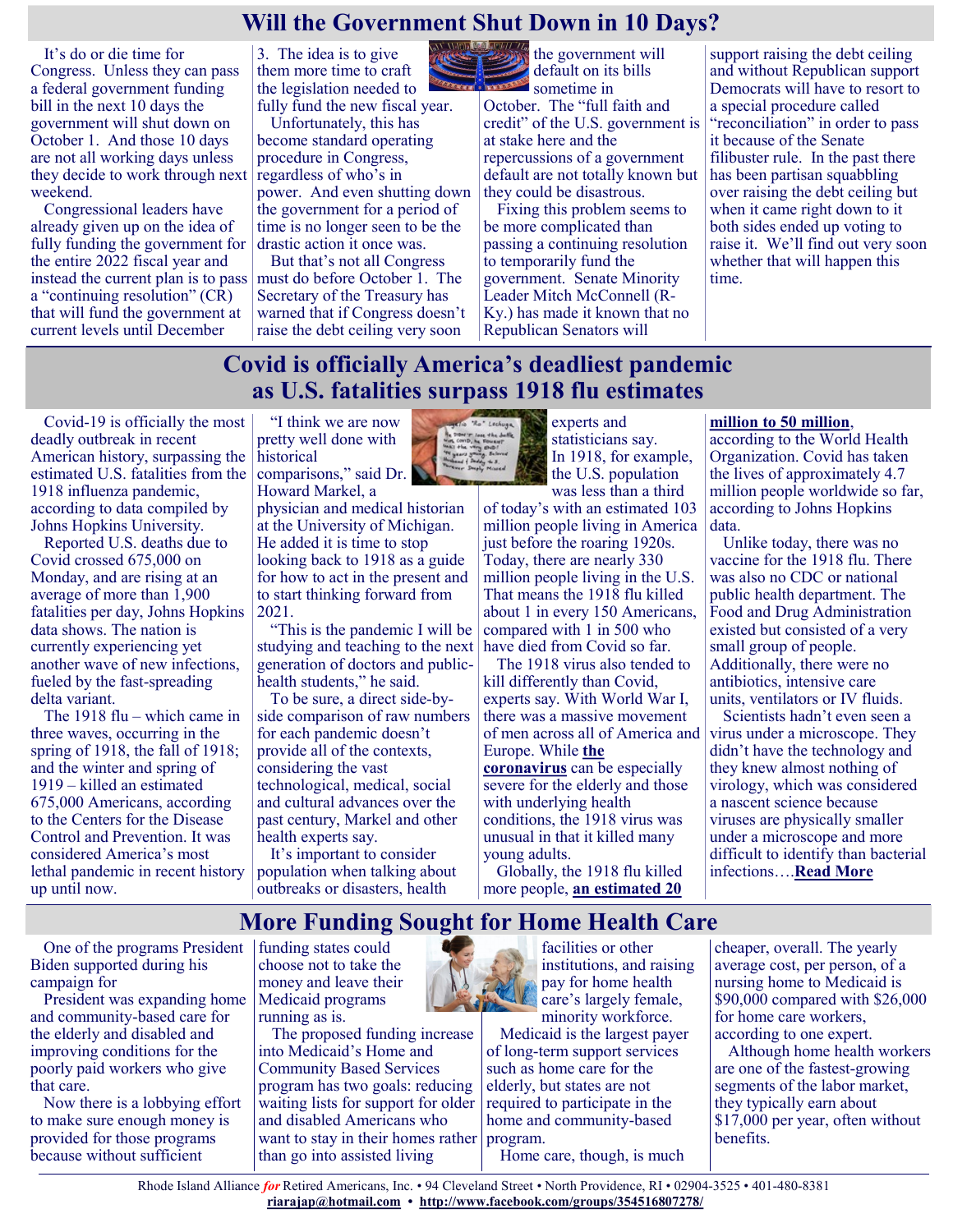# **As Congress Weighs Legislation, New Report Examines How Caps on Part D Spending Would Affect People with Medicare**

On September 9, the U.S. Department of Health and Human Services (HHS) released a **[report](https://aspe.hhs.gov/reports/comprehensive-plan-addressing-high-drug-prices)** identifying ways to lower prescription drug prices, in compliance with a July 2021 executive order. In part, HHS urges Congress to cap Part D beneficiary costs, noting that "With no cap on out-of-pocket spending in Medicare Part D, beneficiaries who need expensive drugs or many different drugs to treat chronic conditions can be hit particularly hard: in 2019, nearly 1.5 million beneficiaries had out-of-pocket spending above the catastrophic threshold that is currently set at \$6,550, with 3.6 million beneficiaries having had out-ofpocket spending above the catastrophic threshold in at least one year over the 10 years from 2010-2019."

Some in Congress have also identified the need for reform. A limit on beneficiary Part D costs has been embedded in prominent legislation, including H.R. 3, which **[passed](https://www.congress.gov/bill/116th-congress/house-bill/3)** the U.S. House of Representatives in December 2019 and

was r**[eintroduced](https://www.congress.gov/bill/117th-congress/house-bill/3)** in the 117th Congress; and **[S.](https://www.congress.gov/bill/116th-congress/senate-bill/2543/)  [2543](https://www.congress.gov/bill/116th-congress/senate-bill/2543/)**, a 2019 bipartisan Senate Finance Committee bill. Just this week, it was in reconciliation bill language considered by the House **[Ways &](https://waysandmeans.house.gov/sites/democrats.waysandmeans.house.gov/files/documents/SUBFGHJ_xml.pdf)  [Means](https://waysandmeans.house.gov/sites/democrats.waysandmeans.house.gov/files/documents/SUBFGHJ_xml.pdf)** and **[Energy &](https://energycommerce.house.gov/sites/democrats.energycommerce.house.gov/files/documents/Memo_FC%20MU_2021.9.9_Final.pdf)  [Commerce](https://energycommerce.house.gov/sites/democrats.energycommerce.house.gov/files/documents/Memo_FC%20MU_2021.9.9_Final.pdf)** committees.

Under H.R. 3 and the House reconciliation draft, out-ofpocket drug spending would be capped at \$2,000, while under the 2019 Senate Finance bill, the cap would be set at \$3,100.

As lawmakers debate which, if either, approach to take in a final reconciliation bill, the Kaiser Family Foundation (KFF) published a new **[report](https://www.kff.org/medicare/issue-brief/potential-savings-for-medicare-part-d-enrollees-under-proposals-to-add-a-hard-cap-on-out-of-pocket-spending/)** examining how the different spending caps would impact beneficiaries. Among their key findings:

 $\bullet$  In 2019, nearly 1 million more Part D enrollees incurred out-of-pocket costs for their medications above the \$2,000 proposed limit than above \$3,100. The number of enrollees who

exceed these thresholds in a future year, when a proposed cap could be implemented, would

likely be higher, given enrollment growth and rising prices for new and existing drugs.

- ◆ Adding an out-of-pocket cap to Part D would protect a **[growing number](https://www.kff.org/medicare/issue-brief/millions-of-medicare-part-d-enrollees-have-had-out-of-pocket-drug-spending-above-the-catastrophic-threshold-over-time/)** of enrollees over time, including those who have persistently high drug costs over multiple years and others who have high costs in one year but not the next.
- A \$2,000 cap on out-ofpocket spending would generate larger beneficiary savings than a \$3,100 cap. Average out-of-pocket spending was \$3,216 among the 1.2 million Part D enrollees with out-of-pocket spending above \$2,000 in 2019. These enrollees would have saved \$1,216 (38%) of their annual costs, on average, if a \$2,000 cap had been in place in 2019, but only \$116 (4%) under a

\$3,100 cap.

 $\triangleleft$  Savings could be considerable for beneficiaries with high out-of-pocket costs, including those who take expensive medications. In 2019, there were 154 drugs that forced Medicare Part D enrollees to incur more than \$2,000 in out-ofpocket costs, including 108 drugs where average annual out-of-pocket costs exceeded \$3,100. That same year, the 10% of beneficiaries who spent at least \$5,348 out-ofpocket would have saved \$3,348 (63%) with a \$2,000 cap and \$2,248 (42%) with a \$3,100 cap.

The numbers are clear: the lower threshold would better protect beneficiaries. Significantly more Part D enrollees would save significantly more money—and likely gain the opportunity to build their health and economic security—with a \$2,000 cap than with a \$3,100 cap.….**[Read](https://www.medicarerights.org/medicare-watch/2021/09/16/as-congress-weighs-legislation-new-report-examines-how-caps-on-part-d-spending-would-affect-people-with-medicare)  [More](https://www.medicarerights.org/medicare-watch/2021/09/16/as-congress-weighs-legislation-new-report-examines-how-caps-on-part-d-spending-would-affect-people-with-medicare)**

# **Budget reconciliation: What's happening with drug prices?**

As the Democrats in Congress to regulate drug prices work on the budget reconciliation bill, a lot is happening with drug prices. And, it is still unclear where Congress will end up. Here's what we know as of now:

**Uninsured Americans will continue to be burdened by high drug prices:** Unless something changes soon–and it's hard to imagine what it would be–uninsured Americans will continue to face unconscionably high drug prices even if Congress lowers drug prices for everyone else. How could this be, you might wonder? It appears that lawmakers do not have a way to lower drug prices for the uninsured through a budget reconciliation bill. What the uninsured pay for drugs does not affect the budget in any evident way. Also, it appears that lawmakers do not see a way

for the uninsured, short of Medicare or health care for all, which is not on the table.

**The US Department of Health and Human Services has a plan to negotiate drug prices for people with Medicare:** With White House backing, Secretary Xavier Becerra is looking to negotiate Medicare drug prices and to limit price increases to the rate of inflation. The plan mirrors the plan working its way through Congress. One unanswered question is the number of drugs that will have their prices negotiated. Another is whether private insurers will be willing and able to take advantage of Medicare's negotiated prices.

**It is unlikely that a drug's negotiated price will relate to the value that drug** 



**offers:** Some countries, such as Germany and Australia, do valuebased pricing–price

prescription drugs based on their value to patients, in terms of the drug's efficacy and the quality of life it offers. Currently, writes Thomas Waldrop for the **[Center](https://www.americanprogress.org/issues/healthcare/reports/2021/09/13/503709/value-based-pricing-prescription-drugs-benefits-patients-promotes-innovation/)  [for American Progress](https://www.americanprogress.org/issues/healthcare/reports/2021/09/13/503709/value-based-pricing-prescription-drugs-benefits-patients-promotes-innovation/)**, drug prices in other wealthy nations are easily half the prices we pay and sometimes as little as 25 percent of the cost. Right now, we all bear the burden of exorbitant drug prices, as taxpayers and as patients. Medicare and Medicaid alone in 2019 spent \$290 billion on prescription drugs. **We have little** 

**understanding of the value of FDA-approved drugs so insurers must cover drugs of little or no value with unreasonably high price tags:** We do not have the

information to assess a drug's value. We do not have detailed or centralized information on drug usage rates, let alone health care usage rates. And, the FDA does not do comparative effectiveness reviews of drugs. They simply determine whether a new drug is more effective than a placebo.

**Regulating drug prices will not affect critical innovation:** The federal government has funded research for every new drug on the market. Pharmaceutical companies are not innovating in the ways we need–to find treatments for conditions that are rare and therefore less profitable to them. Rather, they are focused on maximizing profits by targeting research on drugs that are most used or for which they can generate the most money.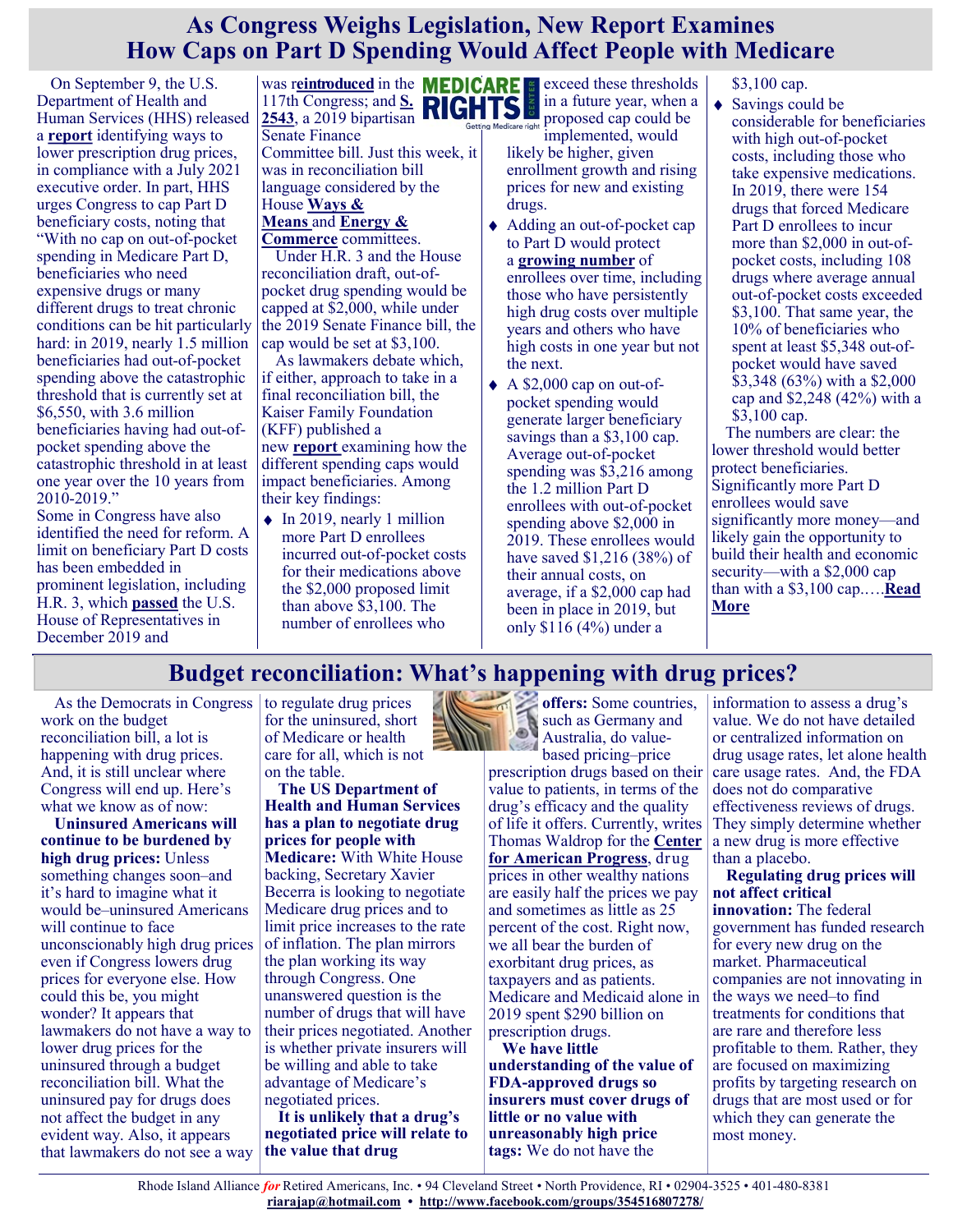#### **Improved Medicare Handbook Reflects Advocacy Efforts**

The **["Medicare & You"](https://www.medicare.gov/Pubs/pdf/10050-Medicare-and-You.pdf)  [handbook for 2022](https://www.medicare.gov/Pubs/pdf/10050-Medicare-and-You.pdf)** is now available and it reflects improvements Medicare Rights and many of our partner organizations have been urging for years. The handbook is an official government publication that is distributed to millions of homes each year to provide people with up-to-date information about the Medicare program, their choices for obtaining coverage, and the benefits they can expect.

Each year, Medicare Rights provides feedback on a draft of the handbook and suggests

improvements, from tweaking the language to flagging content errors. This year, we urged the Centers for Medicare & Medicaid Services (CMS) to make the handbook available in languages in addition to English and Spanish; provide better information for how beneficiaries can access benefits and resources; increase accuracy about Medicare Advantage supplemental benefits; and make other, more minor edits.

This year's version takes many of Medicare Rights' suggestions

the handbook a better tool for Medicare

information and coverage decisions. For example, CMS reinstated the previously deleted "Help in Other Languages" section at the end and added a note in the introductory section telling people where to find that critical information. In a major win for language accessibility and equity, the handbook is now available in **[Chinese](https://www.medicare.gov/forms-help-resources/medicare-you-handbook/download-medicare-you-in-different-formats)**, with Korean and Vietnamese versions coming soon.

We thank CMS for making

into account, making these improvements, and for the opportunity to weigh in. We look forward to assessing future drafts and working with the administration to identify inaccuracies, ambiguous language, or other issues that might interfere with beneficiary comprehension or use. People with Medicare need readable, accurate, and unbiased information to help them make the Medicare choices that are right for their lives and circumstances.

**[Access the 2022 Medicare &](https://www.medicare.gov/Pubs/pdf/10050-Medicare-and-You.pdf)  [You handbook](https://www.medicare.gov/Pubs/pdf/10050-Medicare-and-You.pdf)**.

#### **FDA Panel OKs Pfizer Booster Shot for People 65 or Older**

An advisory panel to the U.S. Food and Drug Administration on Friday recommended a third Pfizer-BioNTech COVID vaccine booster shot for all Americans aged 65 or older, as well as for those deemed to be at high risk for severe illness.

According to The New York Times, that vote came after a near unanimous decision (16 to 2) by the same independent panel of experts that said no to booster shots for Americans younger than 65.

The recommendation against booster shots for younger adults is a setback for the Biden administration, which earlier in

the summer had pledged a rollout of boosters to the general population by this coming Monday, Sept. 20.

FDA advisory committee decisions are not binding on the agency, but it usually does follow its advisors' recommendations.

Following an official ruling by

the FDA -- expected sometime next week -- the U.S. Centers for Disease Control and Prevention would meet to outline how any new doses should be used.

According to the Times, Dr. Peter Marks, the official who directs the FDA's vaccine



division, had urged panel members to not only focus on severe illnesses when making

their decision, but also the power of boosters to perhaps slow infection rates.

The two votes come after a day of intense discussion and presentations from Pfizer, which has pushed hard for third booster shots, as well as officials at the CDC. The agency has conducted studies that suggest that the two doses of Pfizer vaccine that tens of millions of Americans have already received are still keeping recipients safely out of the hospital.

Panel members also heard testimony from Israeli experts. Israel began doling out booster shots to its already wellvaccinated population earlier this summer. The Israeli data appears to suggest that a third shot does give a significant boost to immunity from severe illness

However, Dr. Sara Oliver of the CDC presented data that current doses are still protecting even the very old from serious COVID-19....**[Read More](https://consumer.healthday.com/9-17-fda-panel-oks-pfizer-booster-shot-for-people-65-or-older-but-not-younger-2655057700.html)**

# **Senate Haggles Over How to Pay for Adding Popular Benefits to Medicare**

Senate Democrats have committed to adding dental, vision, and hearing care to Medicare, in addition to expanding long term care benefits to help people receive home and community - based services. But the ambitious plan is forcing some tough discussions with colleagues from both parties over how to pay for the estimated \$358 billion in proposed new Medicare spending over the next decade.

The gap in coverage for these benefits has existed since the program began in 1965, but this can come as a surprise for new Medicare beneficiaries and, all too often, catches people short.

Dental, vision and hearing

services come with some hefty out  $-$  of  $-$  pocket costs as people age. In addition, everyday eyeglasses, contact

lenses and hearing aids aren't covered by Medicare either.

To get that type of coverage, retirees and those with disabilities often enroll in Medicare Advantage plans, many of which offer some options for these benefits. But not all Medicare recipients have access to Medicare Advantage Plans with these options, and even those who do sometimes learn the benefits that are offered can be skimpy. In addition, some of you have reported that the extra benefits offered by the Medicare Advantage Plans in

# **ENIOR** LEAGUE

your area, aren't available to all **beneficiaries**, but rather only to folks whose incomes are low enough

to also qualify for Medicaid. According to TSCL's Senior

Surveys, more than half of older households have no dental insurance coverage, and 34% had not received routine dental care in two years or more. It's little wonder that 81% of survey participants support adding a dental benefit to Medicare.

Members of Congress are discussing paying for the new benefits by including a provision that would allow Medicare to directly negotiate lower prices for drugs. The Congressional Budget Office estimates that

would save the government an estimated \$345 billion over the first ten years. Medicare beneficiaries would save too, in lower out-of-pocket costs for prescription drugs. Eighty eight percent of participants in TSCL's Senior Survey support allowing Medicare to negotiate drug prices.

TSCL strongly supports provisions that would add dental, vision and hearing benefits to Medicare, while lowering costs for prescription drugs. We encourage you to contact Members of Congress and to ask your lawmakers to add these important benefits to Medicare.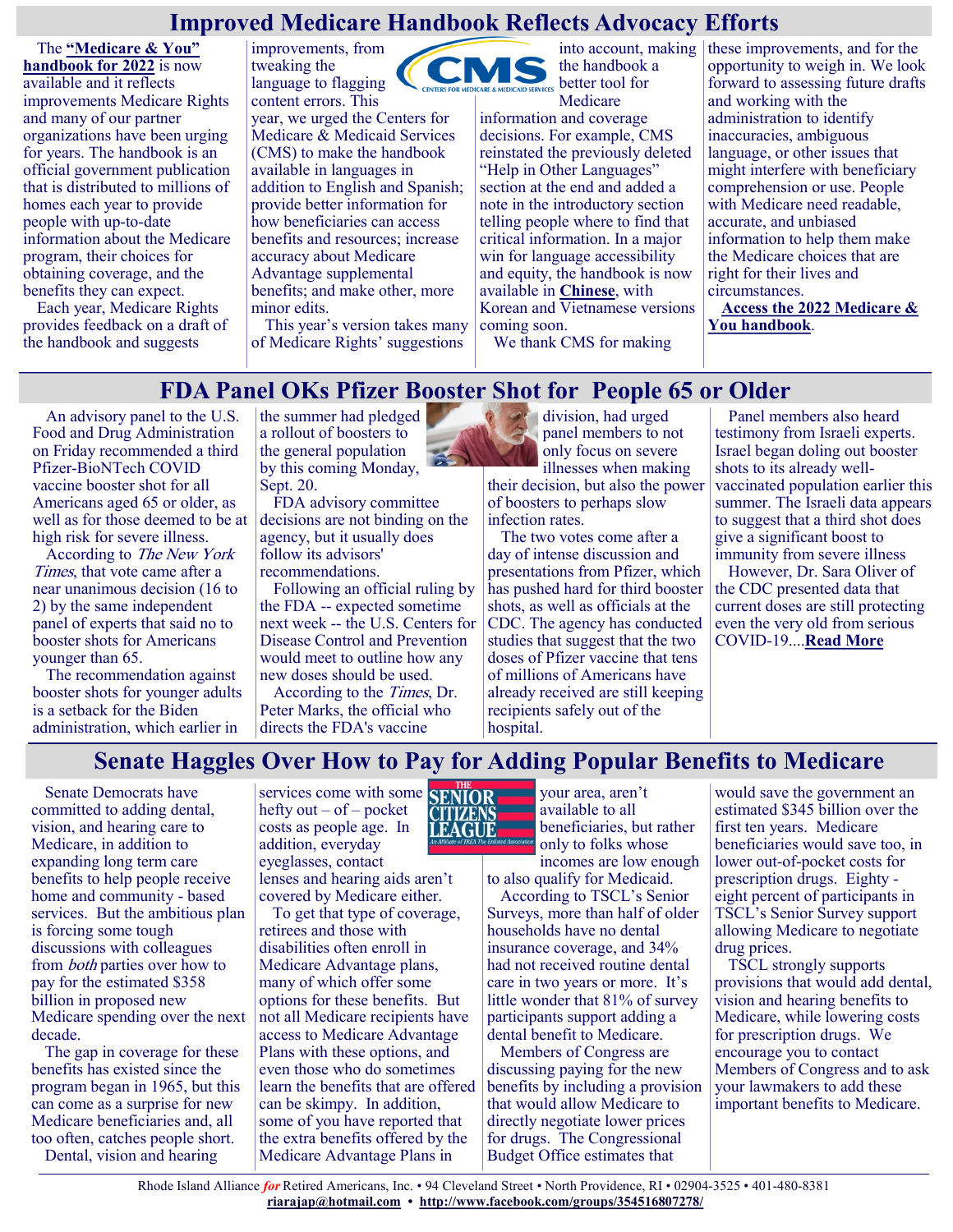### **Turning 65 Brings Big Health Care Cost Savings, Study Finds**

(HealthDay News) -- When Americans are eligible for Medicare at age 65, they see a significant drop in their out-ofpocket medical costs.

Lowering the eligibility age would save even more, especially for people with the highest out-of-pocket costs, according to a **[new study](https://jamanetwork.com/journals/jama-health-forum/fullarticle/2784105)**.

"Medicare really improves financial risk protection for older adults, and reducing the age of Medicare eligibility would go a long way in reducing the financial burden of health care spending for those who are not quite 65," said lead author Dr. John Scott. He is an assistant professor of cardiac surgery at the University of Michigan

Medical School, in Ann Arbor.

For the study, Scott's team looked at out-ofpocket health care costs for people between their late 50s and early 70s, including co-pays, deductibles and costs not covered by insurance.

The average out-of-pocket amount dropped 27% from age 64 to 66, even as incomes stayed about the same, and average health costs paid by insurance and individuals rose 5%, the study found.

And the percentage of older adults without health insurance went from 5% at age 64 to nearly none at 66.

The researchers took special



notice of older adults whose health costs ate up more than 40% of their income after food and housing. Nearly 9% of

uninsured 64-year-olds fell into this group. By age 66, the percentage had dropped by 35%, the findings showed.

The lack of Medicare benefits for some types of care including dental, vision and hearing — may have contributed to the fact that nearly 6% of 66 year-olds still spent more than 40% of their disposable income on health costs. Some of this could also reflect costs for those who chose traditional Medicare and didn't buy a Medigap plan, the study authors said.

"The financial burden of paying for health care sometimes referred to as 'financial toxicity' — is high for older adults in their 60s," Scott said in a university news release. "With the rise in high-deductible commercial health insurance plans, simply having health insurance is not enough to protect patients from high out-of -pocket health care costs."

When researchers compared the years before Medicare eligibility to those after it, the percentage who said they had delayed care because of cost dropped 17%.

"Unaffordable care isn't just bad for someone's wallet, it's bad for their health," Scott said.

#### **Health savings accounts aren't being used by older Americans who need them the most**

- Fewer than half of Americans age 50 and older with highdeductible health insurance have a health savings account, according to the National Poll on Healthy Aging.
- Older Americans with more health problems and lower incomes are less likely to have such an account, the poll shows.
- Those with limited savings often delay or skip necessary care, health experts say.

Many older Americans worry about rising medical expenses, and those who may benefit most

from a tax-friendly health savings account are the least likely to have one.

That's according to [a](https://www.healthyagingpoll.org/reports-more/report/saving-future-health-care-expenses)  [report](https://www.healthyagingpoll.org/reports-more/report/saving-future-health-care-expenses) from the National Poll on Healthy Aging, which surveyed Americans ages 50 to 80 about

health expenses and savings. Health savings accounts allow those with eligible highdeductible insurance to set aside money for future medical costs. For 2021, the deductible must be at least \$1,400 for individuals or

\$2,800 for family plans. These accounts offer three tax write-offs. Participants can



deduct contributions, grow the money tax-free and withdraw the funds tax-free for qualified

health expenses.

Fewer than half of Americans age 50 and older with highdeductible insurance have a health savings account, the report shows. And those who have an account are more likely to be healthier, higher income and more educated.

"That's concerning because the remainder does not have a taxadvantaged savings account that can help them shoulder the burden of those large

deductibles," said first author Dr. Jeffrey Kullgren, associate professor of internal medicine at the University of Michigan.

Some 13% of older Americans have delayed seeking medical care because of cost concerns, the poll found, and 12% have skipped treatment because they couldn't afford it.

"Forgoing or delaying care due to cost is unfortunately all too common," he added.

Nearly 20% of older Americans were "not at all confident" about covering out-of-pocket health costs over the next year, the survey found….**[Read More](https://www.msn.com/en-us/money/personalfinance/health-savings-accounts-aren-t-being-used-by-older-americans-who-need-them-the-most/ar-AAOypP5?ocid=SK2DDHP)**

#### **Taxes on life insurance: Here's when proceeds are taxable**

Typically, beneficiaries on a life insurance policy will not be required to pay income tax when they receive a death benefit, but there are certain exceptions to this rule. Understanding all of the tax implications involving a life insurance policy can help beneficiaries make the best decisions about how to handle proceeds received from a life insurance policy.

Most people choose life insurance to protect their loved ones and leave them in a better financial place. But will the recipients of the policy be stuck with a tax liability?

**Are life insurance proceeds taxable?**

You may be wondering, "Is life insurance taxable?" The [IRS states](https://www.irs.gov/faqs/interest-dividends-other-types-of-income/life-insurance-disability-insurance-proceeds) that proceeds from a life insurance policy are not generally considered gross income for the beneficiary. However, there are exceptions. For example, interest received by a beneficiary as a result of the insured's death should be reported as income. A beneficiary may also need to report some of the payout as taxable income if they receive it in exchange for cash or something else of valuable consideration, up to the total amount of what was expended. There are some exceptions



when you may have to pay tax:

When the payout comes in installments instead of a lump sum

There are two ways the benefit can be paid - as a single lump sum or in installments. Some people prefer to receive money over time to avoid spending the full amount. But they should be aware that the interest is taxable.

Jonathan Holloway, cofounder of **[NoExam.com](https://www.noexam.com/)**, a digital life insurance brokerage explains, "If the payout is paid in installments, the interest that accrues on the payouts is taxable. The death benefit is not taxable,

only the interest on installments."

**If the beneficiary is an estate** If the policyholder names an estate as **[the beneficiary](https://www.bankrate.com/insurance/life-insurance/life-insurance-beneficiary/)** in a life insurance policy, the process gets more complicated. If the death benefit pushes the estate's value **[over \\$11,700,000](https://www.irs.gov/businesses/small-businesses-self-employed/estate-tax)**, your beneficiaries will have to file an **[IRS Form 706](https://www.irs.gov/pub/irs-pdf/f706.pdf)**, also named the "United States Estate (and Generation-Skipping Transfer) Tax Return." Leaving the proceeds to an estate adds to its value, which could lead to higher estate taxes for your heirs….**[Read More](https://www.msn.com/en-us/money/personalfinance/taxes-on-life-insurance-here-s-when-proceeds-are-taxable/ar-AAOtuQO?ocid=SK2DDHP)**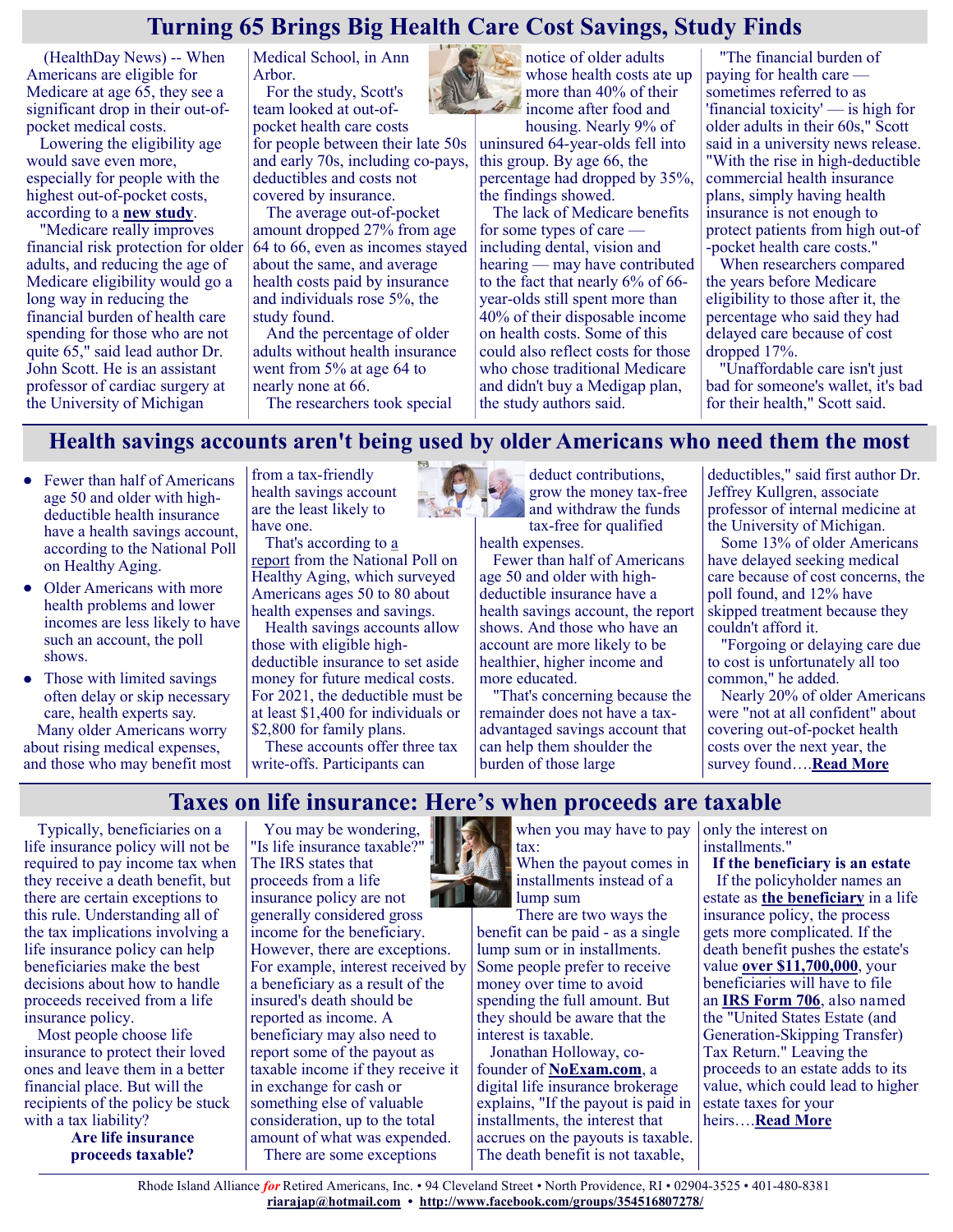# **Will Medicare Soon Include Dental Coverage and More?**

There's an old saying: "Laws are like sausages; it is better not to see them being made."

That has never been truer than in this Congress. In trying to craft the new legislation to improve Medicare benefits and lower drug prices, it turns out it's not just Democrat vs. Republican, it's also Senate vs. House, Democrat vs. Democrat, and to a lesser extent, Republican vs. Republican.

According to a report in Bloomberg Government News, "Centrist Democrats in the House are pushing to shrink their

party's health-care wish list to focus more on lowincome Americans, a move backed by industry groups including dentists who say a narrower focus is better policy.

"The group of Democrats blocked one committee from advancing their party's drugpricing legislation, with two members arguing it was too farreaching and could stymie innovation in the pharmaceutical industry. Some of those Democrats also want to rein in a proposal to expand Medicare to



SENIOR include dental coverage, a high priority for progressives such as Sen. Bernie Sanders (I-Vt.)."

The report continues, "Two House panels last week approved legislation adding vision, hearing and dental coverage to Medicare. Dental is by far the most expensive and complicated of the three to roll out: the nonpartisan Congressional Budget Office **[previously estimated](https://www.cbo.gov/system/files/2019-12/hr3_complete.pdf)** that such coverage would cost \$238 billion over 10 years, compared with \$30 billion for vision and \$89 billion for hearing coverage.

"To lower the expected cost of these new benefits, House Democrats have proposed introducing the new dental benefits starting in 2028, ramping up the coverage over five years."

TSCL has long supported adding vision, dental and hearing benefits to Medicare, as well as supporting legislation to lower prescription drug prices. We are waiting to see what the final bills look like that come out of the House and Senate before we determine what kind of endorsement to give.

# **Why Is Everyone so Worried About Social Security?**

The Motley Fool.

While many seniors rely heavily on **[Social Security](https://www.fool.com/retirement/social-security/?utm_source=msnrss&utm_medium=feed&utm_campaign=article&referring_guid=559e0961-a235-41a9-b6a4-ca7413adb6ef)** to make ends meet, a large number of people have lost faith in the program. A good **[73% of](https://www.fool.com/retirement/2021/08/13/73-of-workers-think-social-security-wont-be-there/?utm_source=msnrss&utm_medium=feed&utm_campaign=article&referring_guid=559e0961-a235-41a9-b6a4-ca7413adb6ef)  [working Americans](https://www.fool.com/retirement/2021/08/13/73-of-workers-think-social-security-wont-be-there/?utm_source=msnrss&utm_medium=feed&utm_campaign=article&referring_guid=559e0961-a235-41a9-b6a4-ca7413adb6ef)** think Social Security won't be there for them in retirement, according to the 21st Annual Transamerica Retirement Survey. But those who think that way may be blowing the current situation out of proportion.

What's happening with Social Security?

The Social Security Trustees recently released their **[long](https://www.fool.com/retirement/2021/09/02/social-security-benefit-cuts-could-happen-by-2034/?utm_source=msnrss&utm_medium=feed&utm_campaign=article&referring_guid=559e0961-a235-41a9-b6a4-ca7413adb6ef)[awaited update](https://www.fool.com/retirement/2021/09/02/social-security-benefit-cuts-could-happen-by-2034/?utm_source=msnrss&utm_medium=feed&utm_campaign=article&referring_guid=559e0961-a235-41a9-b6a4-ca7413adb6ef)** on the state of the program's finances, and the news wasn't exactly wonderful. It also wasn't shocking.

It's not a secret that in the coming years, Social Security will owe more money in benefits than it collects in revenue as baby

boomers exit the workforce in droves and too few replacement workers come in to make

up for it. Social Security will, in that scenario, have to tap its trust funds to keep up with scheduled benefits. But once those trust funds run dry, benefit cuts will be on the table.

Before the coronavirus crisis began, the Social Security Trustees estimated that the program's trust funds would run out of money by 2035. Now they're saying that milestone will arrive a year sooner due to the widespread unemployment crisis the pandemic triggered. Once those trust funds are depleted, Social Security recipients could be looking at a 22% reduction to their benefits. That applies to current and future beneficiaries alike.

Interestingly, the aforementioned Transamerica survey was compiled and

released before the **Trustees put out their** social sec latest report. But if

anything, the number of workers who now think Social Security won't be there for them in retirement could be higher.

It's not all doom and gloom Clearly, Social Security benefit cuts are not a desirable thing. But there's also a big difference between Social Security going broke and the program having to cut benefits. The former is not on the table, which means that current and future retirees will still get some amount of money on a monthly basis.

Furthermore, though benefit cuts are possible, they're not set in stone. Reducing benefits could put millions of seniors in a very precarious financial situation, so lawmakers are apt to try to figure out ways to avoid that scenario.

Of course, current retirees may have few options for compensating for Social Security benefit cuts. But if you're still working, you should be a bit less worried.

For one thing, you may have plenty of years ahead of you to boost your personal retirement savings so you're less reliant on Social Security during your senior years. You may also have the option to delay your filing, which could give you a larger [monthly benefit](https://www.fool.com/retirement/2021/09/12/3-ways-to-score-a-higher-social-security-paycheck/?utm_source=msnrss&utm_medium=feed&utm_campaign=article&referring_guid=559e0961-a235-41a9-b6a4-ca7413adb6ef) for life.

While the latest news on the Social Security front may not be something to celebrate, fears about the program going away are completely pretty overblown. As long as we continue taxing workers' income for Social Security purposes, seniors will be able to collect benefits to some degree. And given the consequences of cutting benefits, lawmakers are pretty invested in finding solutions to prevent that from happening anytime soon.

**What is the rule of 55 and how does it work?**

Taking a distribution from a tax qualified retirement plan, such as a  $401(k)$ , prior to age 59 1/2 is generally subject to a 10 percent early withdrawal tax penalty. However, the IRS **[rule](https://www.irs.gov/taxtopics/tc558)  [of 55](https://www.irs.gov/taxtopics/tc558)** may allow you to receive a distribution after attaining age 55 (and before age 59 1/2 ) without triggering the early penalty if your plan provides for such distributions.

The distribution would still be subject to an income tax

withholding rate of 20 percent, however. (If it turns out that 20 percent is more than you owe based on your **[total](https://www.bankrate.com/glossary/t/taxable-income/)** 

**[taxable income](https://www.bankrate.com/glossary/t/taxable-income/)**, you will get a refund after filing your yearly tax return.)

It's important to note that the rule of 55 does not apply to **[traditional or Roth IRAs](https://www.bankrate.com/investing/traditional-ira-vs-roth-ira/)**.

Should you take advantage of the rule of 55 to take an early distribution?



Many companies have retirement plans that allow employees to take advantage of the rule of 55, but your company may not offer the option.

 $"401(k)$  $"401(k)$  and  $403(b)$  plans are not required to provide for rule of 55 withdrawals, so don't be surprised if your plan does not allow this," says Paul Porretta, a compensation & benefits attorney at Troutman Pepper, a law firm based in New York,

NY.

"Many companies see the rule as an incentive for employees to resign in order to get a penaltyfree distribution, with the unintended consequence of prematurely depleting their retirement savings," he says

If the following statements apply to your situation and retirement plan, then the rule of 55 may be a good option for you. ….**[Read More](https://www.msn.com/en-us/money/news/what-is-the-rule-of-55-and-how-does-it-work/ar-AAOu69h?ocid=SK2DDHP)**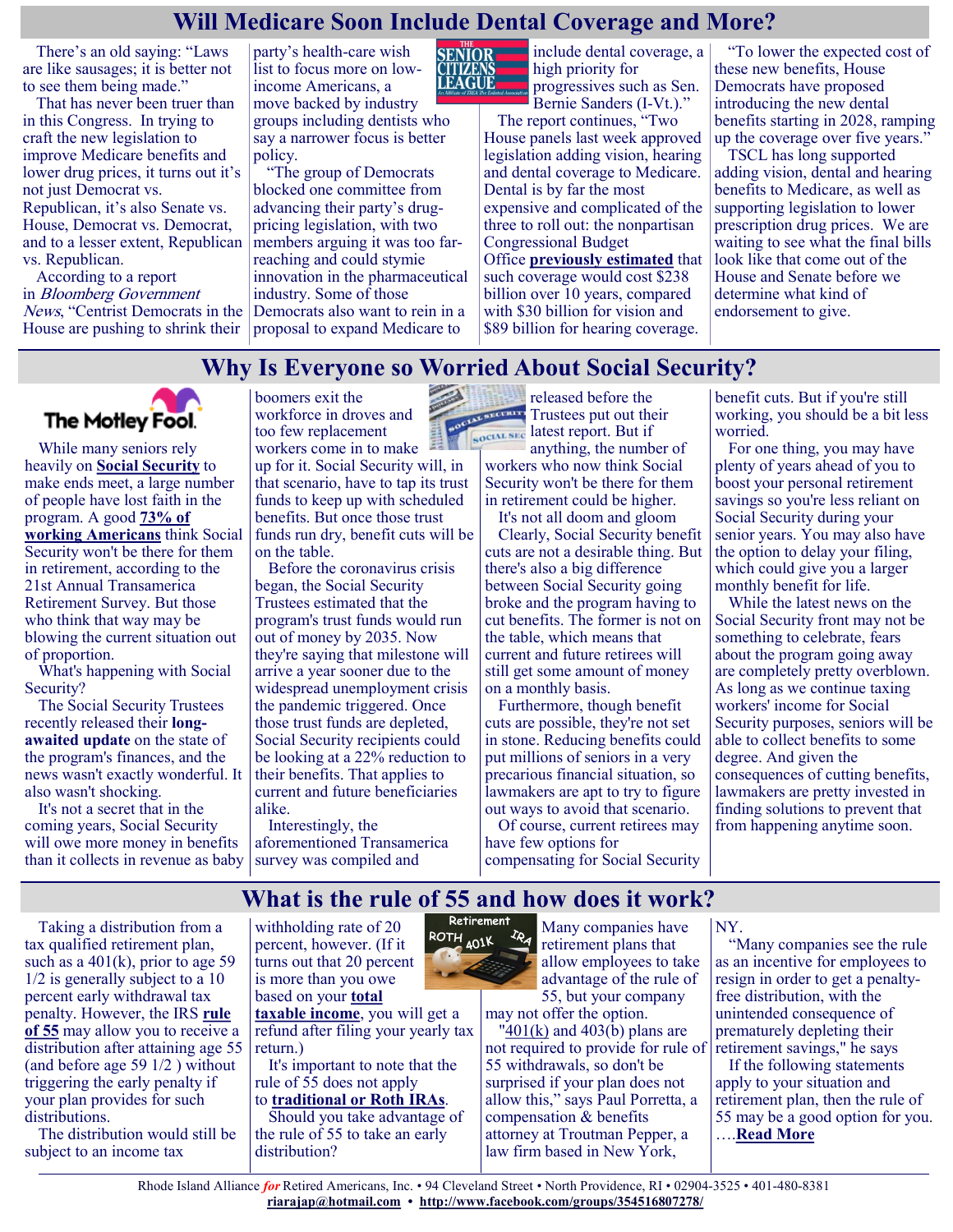# **RI ARA HealthLink Wellness News** Fractific Link Wellness



# **Special 'Strategies' Can Help People With Parkinson's Walk, But Many Patients Unaware**

Movement can be very difficult for people with Parkinson's disease, as shaking and stiffness play havoc with balance, coordination and gait.

There are many different tricks Parkinson's patients can use to improve their walking and avoid injury from a bad tumble but **[a new study](https://n.neurology.org/content/early/2021/09/08/WNL.0000000000012633)** reveals that people often have to figure them out on their own, with no help from either a doctor or physical therapist.

Nearly one-quarter of Parkinson's patients have never tried well-known strategies proven to help improve movement, according to a report published online recently in Neurology.

"While compensation strategies are commonly used by persons with Parkinson's disease, their knowledge on the full spectrum of available strategies to improve walking are rather

limited," said lead author Dr. Anouk Tosserams of the Radboud University Medical Center in the Netherlands.

Parkinson's is a disease of the nervous system that affects a person's ability to control their movement. It causes people to shake, have stiff muscles and limbs, move slowly, and struggle with walking, balance and coordination.

Symptoms worsen over time, and in advanced stages patients will require a wheelchair and full -time nursing care.

The disease stems from a lack of dopamine in the brain, and doctors often prescribe medications designed to combat this deficiency as "standard therapy," said Brett Benedetti, associate director of research programs at the Michael J. Fox Foundation for Parkinson's Research in New York City.



But Tosserams said patients are often left to their own devices to figure out strategies that will help them get around despite their Parkinson's.

"These strategies are typically spontaneously 'invented' by persons with Parkinson's disease," she said. "Until 2019, only anecdotal reports of these creative strategies were published."

That year, a team led by senior researcher Dr. Jorik Nonnekes at Radboud University reviewed hundreds of patient videos to collect 59 strategies, which they categorized into seven groups: Internal cueing, like walking

to a count in your head.

- External cueing, like walking to the beat of a metronome.
- Changing your balance requirements, such as turning in a wider circle.
- ◆ Altering your mental state, maybe by employing a relaxation technique.
- ◆ Observing other people walking, and visualizing their movement in your mind.
- $\triangle$  Adapting a new walking pattern, like jumping or going backward.
- $\triangle$  Finding other ways to use the legs, like bicycling or crawling.

It's hard to say which of these are better than the others, because it comes down to the individual patient, Benedetti said.

"What may work in one person with Parkinson's with a particular type of gait dysfunction may not work in another," he said. "The approach is going to be something that is going to be more tailored to each individual and what works best for them."...**[Read More](https://consumer.healthday.com/9-16-special-strategies-can-help-people-with-parkinson-s-walk-easier-but-many-patients-unaware-2654953381.html)**

# **Physical Activity Is Helpful After a Stroke, But How Much Is Healthy?**

Jeff Vallance jump-started every day with a 4-mile run. It woke him up and kept him feeling fit. As an expert in chronic disease management, he knew the importance of staying active.

He also knew the signs of a stroke. When his right foot started to go numb, scuffing the sidewalk and making him stumble on his daily jog, he grew concerned. Then his right arm started to tingle, followed by the right side of his face.

"I started talking to myself, and I could hear my speech changing," he said. "The right side of my mouth did not want to work like the left side."

Vallance knew what it meant because he remembered the lifesaving acronym FAST: Face drooping, Arm weakness and Speech difficulties meant it was Time to call 911. He was having a stroke.

What he didn't know was how difficult it was going to be to recover, or that it would be well over a year before he felt safe enough to return to his daily runs. "For years, I have told

all of our research participants with chronic disease

to get out there and be active," said Vallance, a professor and Canada Research Chair in Health Promotion and Chronic Disease Management at Athabasca University in Alberta, Canada. "I never realized the incredible amount of fear and apprehension the individuals must have felt."

Research supports staying physically active during stroke recovery. In a 2014 scientific statement, the American Heart Association recommended doctors prescribe low- to moderate-intensity aerobic activity, muscle-strengthening activity, reduction of sedentary behavior and risk management to prevent a second stroke.

Guidelines from the AHA published in May offer more specifics. For patients who are



capable, it calls for moderately intense aerobic activity for at least 10 minutes four times a week, or

vigorous activity for a minimum of 20 minutes, twice a week.

For those with mobility problems, the guidelines recommend seeking a supervised exercise program with a health care professional, such as a physical therapist or cardiac rehabilitation specialist.

But the guidelines apply generally. And Vallance quickly learned little was known about how exercise might affect his particular situation.

"I was stunned when my neurologist and cardiologist advised me to refrain from vigorous exercise and heavy lifting," Vallance said.

Vallance had an ischemic stroke, most likely caused by a patent foramen ovale, or PFO, an opening between the two upper chambers of the heart. It allowed blood, and a clot, to

leak from the right side of the heart to the left during exertion. His doctors cautioned that continued exertion could send blood clots straight to the brain and trigger a second stroke. Until that hole could be closed, they said, he shouldn't exert himself too much.

An avid distance runner, Vallance had been running for 25 years. The thought that doing one of the things he loved most could potentially harm him was terrifying. He looked for guidance on what he could do while he waited for the procedure to close the hole in his heart.

But he found little in the scientific literature. Researchers only recently confirmed that closing the hole following a stroke was even necessary since PFOs, estimated to occur in about 1 in 5 adults, typically don't cause serious problems….**[Read More](https://consumer.healthday.com/aha-news-physical-activity-is-helpful-after-a-stroke-but-how-much-is-healthy-2655044038.html)**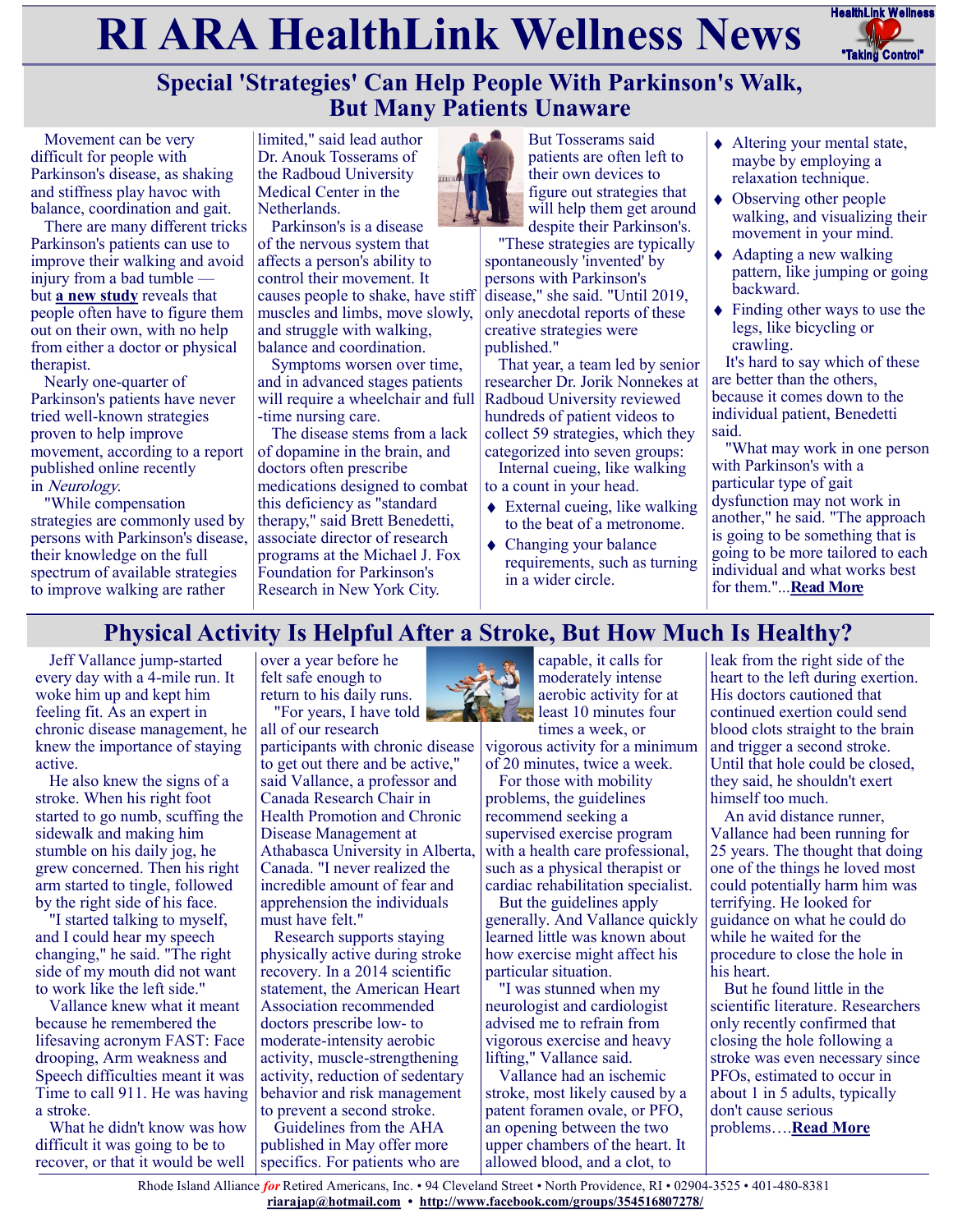# **Statin Cholesterol Drugs May Help Fight Ulcerative Colitis**

Millions of people take statins to lower their cholesterol, and new research suggests these drugs may also ease ulcerative colitis.

An inflammatory bowel disease with no real cure, **[ulcerative colitis](https://dxvh5yymvfz9v.cloudfront.net/docs/patients/UC_guidebook.pdf)** causes sore spots on the lining of the colon that can lead to rectal bleeding, diarrhea and cramping. Treatment typically involves anti -inflammatory drugs and/or removal of part or all of the colon (colectomy). Ulcerative colitis affects nearly 1 million Americans.

"Statins have been known to have an anti-inflammatory effect for quite some time," said lead

researcher Purvesh Khatri, an associate professor of medicine and biomedical data science at Stanford University. "Our study provides strong evidence in support of further investigations to identify the mechanism of action."

It found that patients with ulcerative colitis who were also taking atorvastatin (Lipitor) were less likely to be hospitalized and had about a 50% decrease in colectomy rates.

Khatri said the finding is significant as fully 30% of people with ulcerative colitis eventually undergo the procedure.



researchers emphasized. For the study, they analyzed genetic data from hundreds of patients who had undergone a colon biopsy. Then they used data from lab studies to investigate how certain approved drugs reversed the genetic signature of ulcerative colitis.

Three drugs seemed to do the trick: two were chemotherapy drugs and the other was atorvastatin. Researchers said chemotherapy drugs have too many side effects to be considered for this purpose.

A review of electronic health records of people revealed that long-term use of atorvastatin provided more protection than short-term use.

"Our results support additional investigation into the use of atorvastatin for treating patients with ulcerative colitis," Khatri said. "Trials are needed to confirm whether and how much atorvastatin treatment would benefit patients with ulcerative colitis."

Researchers said they plan to see if the benefits hold with other available statins...**[Read](https://consumer.healthday.com/9-14-statin-cholesterol-drugs-may-help-fight-ulcerative-colitis-2654955805.html)  [More](https://consumer.healthday.com/9-14-statin-cholesterol-drugs-may-help-fight-ulcerative-colitis-2654955805.html)**

### **Pfizer Recalls All Lots of Anti-Smoking Drug Chantix Due to Potential Carcinogen**

(HealthDay News) Pfizer is expanding the recall of its antismoking drug Chantix (varenicline), the company announced Friday.

The nationwide recall of all Chantix 0.5 mg and 1 mg tablets was prompted because they may contain levels of a nitrosamine, N-nitroso-varenicline, that are at

or above levels approved by the U.S. Food and Drug Administration.

Long-term ingestion of N-nitroso-varenicline may be linked to a "theoretical potential increased cancer risk in humans," the company said, adding that no immediate risk to patients taking Chantix exists.



from the nitrosamine impurity in varenicline," Pfizer said in its statement.

Nitrosamines are common in water and foods — including cured and grilled meats, dairy

products and vegetables — so everyone is exposed to some level of these chemicals.

Patients taking Chantix should consult with their doctor about other treatment options. So far, Pfizer has received no reports of adverse events tied to this recall, the company stated.

# **Dentists Chip Away at Uninsured Problem by Offering Patients Membership Plans**

Nevada dentist David White has seen diseased and rotted teeth in the mouths of patients who routinely put off checkups and avoided minor procedures such as fillings. While dental phobia is a factor, White said, the overriding reason people avoid treatment is cost.

To help patients lacking dental insurance, White in 2019 started **[offering a membership](https://member.kleer.com/?slug=RP5H)  [plan](https://member.kleer.com/?slug=RP5H)** that looks much like an insurance policy — except it's good only at his offices in Reno and Elko. Adults pay \$29 a month — or \$348 a year — and receive two free exams, two cleanings, X-rays and an emergency exam, services valued at \$492. They also get a 20% discount on office procedures such as fillings and extractions.

About 250 of White's patients have signed up, and it's led many to visit more frequently for routine exams and get

necessary treatment, he said. "It's pushing patients toward better oral health," White said.

He's among a quarter of dentists nationwide offering memberships, according to a **[2021 survey](https://surveys.ada.org/reports/RC/public/YWRhc3VydmV5cy02MGM3OTJjY2IxNTYxMDAwMGY2MDZlNjEtVVJfM3BaeGhzWm12TnNMdjB4)** of 70,000 dentists by the American Dental Association.

These in-office plans are largely targeted to the 65 million Americans who lack dental insurance and have to pay out-of -pocket for all their care. Dentists also like the plans better than handling insurance plans because they don't have to deal with insurers' heavily discounted reimbursement rates, waits to get preapprovals to provide services and delays in getting their claims paid.

Lack of dental coverage contributes to the delaying or forgoing of dental care by **[1 in 4](https://www.healthsystemtracker.org/chart-collection/cost-affect-access-care/#item-costaccesstocare_6)  [adults](https://www.healthsystemtracker.org/chart-collection/cost-affect-access-care/#item-costaccesstocare_6)**, according to a KFF analysis of a 2019 national

survey. Kleer, a Wayne,

Pennsylvania, company started in 2018, has helped more than 5,000 dentists set up the offerings. "Patients on membership plans act like insured patients and come in as much as insured patients, but they pay less for coverage while dentists get paid more," said CEO Dave Monahan. "All we are doing is cutting out the middleman," he said.

Monahan said business has soared during the covid-19 pandemic as more dentists, confronted with higher costs for personal protective equipment and more patients without jobbased coverage, saw the need for such plans.

Anthony Wright, executive director of consumer health advocacy group Access California, said he's skeptical about the value of individual dental insurance but said

patients also should be cautious about a dental membership plan because they are generally not overseen by states. "People should be aware that this is a generally unregulated field, so it's buyer beware," he said.

Before joining a membership plan, consumers should ask what the dentist charges for procedures so they know not just the discount but their actual out-of-pocket cost. In some cases, the membership plans are a viable option.

"If you are going to an established practice and if the costs are reasonable and within your budget, it may make some sense" to enroll, he said.

Vanessa Bernal, office manager at Winter Garden Smiles in central Florida, said many patients who are selfemployed or work for small businesses have joined the practice's membership plan. ...**[Read More](https://khn.org/news/article/dentists-chip-away-at-uninsured-problem-by-offering-patients-membership-plans/)**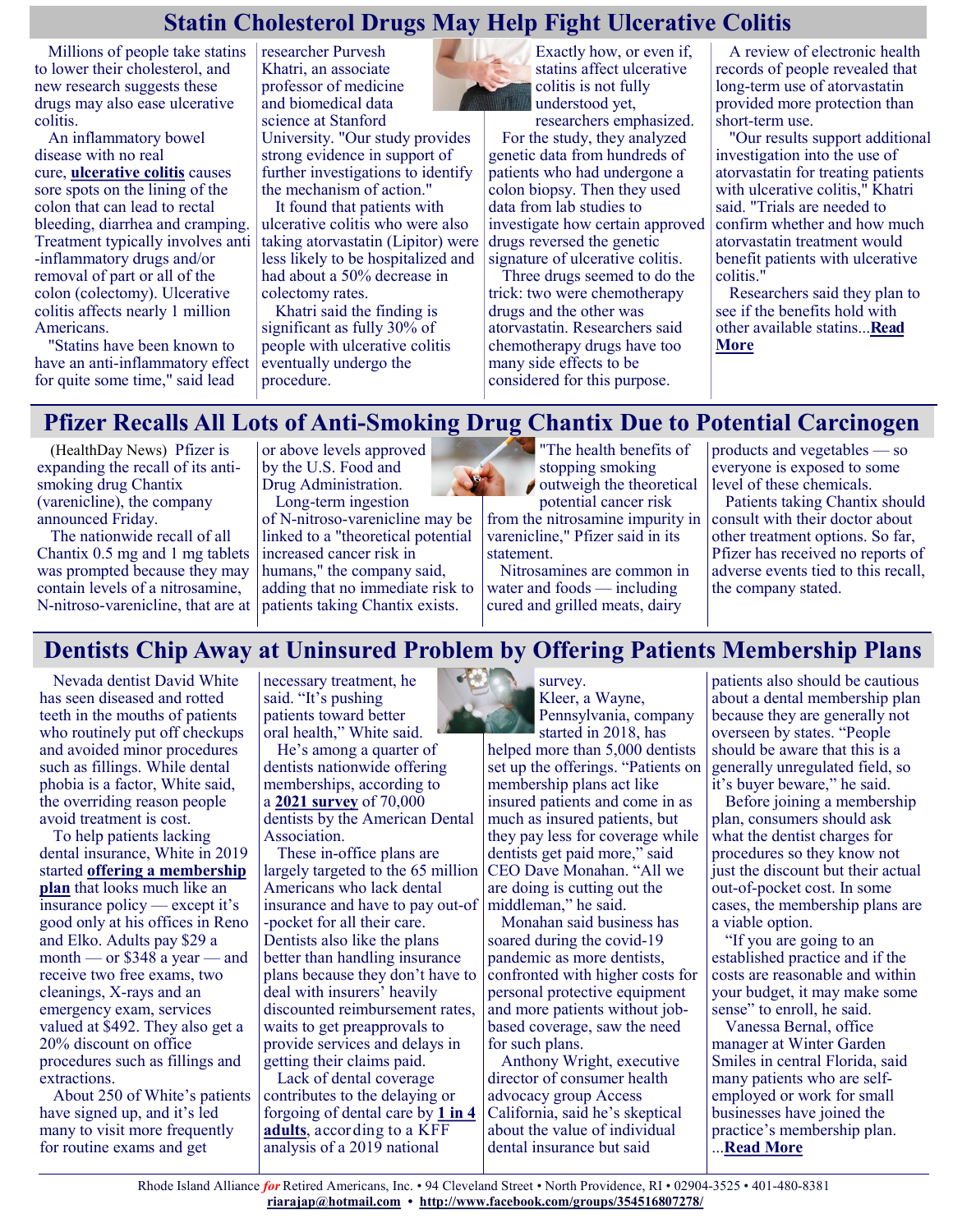#### **In 16 States, 35% or More Residents Now Obese: CDC**

America's waistline keeps widening.

On Wednesday, the U.S. Centers for Disease Control and Prevention announced that 16 states now have at least 35% of their residents who are obese, a number that's nearly doubled since 2018.

The CDC's 2020 Adult Obesity Prevalence Maps now show that Delaware, Iowa, Ohio and Texas have joined Alabama, Arkansas, Indiana, Kansas, Kentucky, Louisiana, Michigan, Mississippi, Oklahoma, South Carolina, Tennessee and West Virginia with high rates of obesity.

One expert said the unhealthy

move towards more obese Americans isn't surprising.

"While COVID may be an accelerator, the trends have been going on for a long time," said Dr. Mitchell Roslin, chief of obesity surgery at Lenox Hill Hospital in New York City. "This is the consequence of changes in our food supply and increased consumption of processed foods."

He believes the ease of access to unhealthy, processed foods often cheaper and easier to prepare than fresh, unprocessed foods — means that Americans increasingly eat high-calorie,

low-nutrient fare. So, said Roslin, "if you go with the flow and are not proactive, obesity and insulin resistance have become the norm." Insulin resistance is a precursor to diabetes.

The CDC pointed to notable racial and ethnic disparities around obesity, as well. Some states and territories did not have sufficient data to break down the issue by race and ethnicity, but among those that did, 35 states and Washington, D.C., had an obesity prevalence at or above 35% among Black residents, 22 states had reached that level for their Hispanic residents, and seven states had

that prevalence among white residents.

"The ethnic disparities to some extent can be explained by socioeconomic factors," Roslin said. "Real food that is not processed costs more money. Fresh fruit and vegetables are expensive. So are animal products and fish that are only given natural foods."

No states had an obesity prevalence at or above 35% among Asian residents. However, some studies have suggested that health risks associated with obesity may occur at a lower body mass index for people who are Asian….**[Read More](https://consumer.healthday.com/b-9-16-in-16-states-35-or-more-residents-now-obese-cdc-2655032760.html)**

# **What Helps Your Heart More, Losing Fat or Gaining Muscle?**

Shedding excess weight does much more for the long-term heart health of young people than building muscle, new research suggests.

It's not that gaining muscle while young proved to be a cardiovascular problem. It's just that losing fat offered bigger heart benefits.

"We absolutely still encourage exercise," said study lead author Joshua Bell, a senior research associate in epidemiology at the University of Bristol in England.

"There are many other health benefits, and strength is a prize in itself," he said. "We may just need to temper expectations for what gaining muscle can really do for avoiding heart disease. Fat gain is the real driver."

The study followed more than 3,200 Brits born in the 1990s. It found those who had primarily lost fat during adolescence and young adulthood were much less likely than those who had gained muscle to develop risk factors such as high glucose, inflammation or "bad" cholesterol by age 25.

Participants had scans to assess levels of body fat and lean mass at ages 10, 13, 18 and 25. Handgrip strength tests were also assessed at 12 and 25.

At 25, participants underwent blood pressure and blood sample testing to assess levels of roughly 200 metabolic factors viewed as "a gateway for heart



disease and other health problems," Bell explained. Such factors included

insulin, C-reactive protein, cholesterol, triglycerides, glucose, creatinine and branched chain amino acids.

The result: For lowering risk factors for heart disease, "changes in body fat seem to matter much more than changes in muscle," Bell said. By some measures -- such as lowering levels of "bad" cholesterol -- fat loss appeared to be as much as five times more protective than muscle gain, he added.

"Muscle gain only seemed beneficial when it happened in adolescence, between 13 and 18 years old," Bell said. "This is a busy time of growth and maturity, and might be when we

should promote some muscle gain as well. [Heart] benefits seem to fade after then."

His bottom-line message: While muscle is important for outcomes like mobility and independence, fat control seems to be a higher priority when it comes to keeping markers for heart disease in check.

The results were published recently in *[PLOS Medicine](https://journals.plos.org/plosmedicine/article?id=10.1371/journal.pmed.1003751)*

Bell stressed that the findings are critical because the seeds of future heart trouble are sown among youths and adolescents, who are otherwise healthy

While "serious events like heart attacks don't tend to happen until older ages, heart disease doesn't happen overnight," Bell noted.….**[Read](https://consumer.healthday.com/9-16-what-helps-your-heart-most-losing-fat-or-gaining-muscle-2655008981.html)  [More](https://consumer.healthday.com/9-16-what-helps-your-heart-most-losing-fat-or-gaining-muscle-2655008981.html)**

### **Improve health, enlist lawyers to assist patients**

It is likely news to many people, but lawyers can improve improve patients' health. **[Kaiser](https://khn.org/news/article/medical-clinics-hire-lawyers-to-improve-patient-health/)  [Health News](https://khn.org/news/article/medical-clinics-hire-lawyers-to-improve-patient-health/)** reports on "medical-legal partnerships," which have been growing throughout the country: Through these partnerships, states, hospitals and health clinics enlist lawyers to assist patients in order to improve their health.

**Who pays for these lawyers?** Medical-legal partnerships are funded in different ways. In some cases,

foundations pay for the **Soperate** legal services. But, that funding tends to be temporary. A handful of states pay for this assistance through their Medicaid budgets. Sometimes, lawyers offer their services pro bono.

North Carolina, for example, relies on a federal waiver to provide more legal aid to Medicaid patients. This aid helps to improve social determinants of health, like housing, nutrition, transportation as guardianship, immigration

and more. connec And, all states have some discretion to use some Medicaid funds for non-clinical services that can lead to better health outcomes. The Veterans Administration also offers legal services to its patient population.

**What types of legal help do attorneys offer?** Lawyers participating in medical-legal partnerships help patients with a wide range of legal issues, such

and eviction issues or unemployment and Social Security Disability Insurance claims. Lawyers also might help get a landlord to remove mold from an apartment that is causing a child to have asthma.

In short, attorneys can help ease stress for patients and their families and, in the process, promote better health.

There are some 450 medicallegal partnerships across the country.